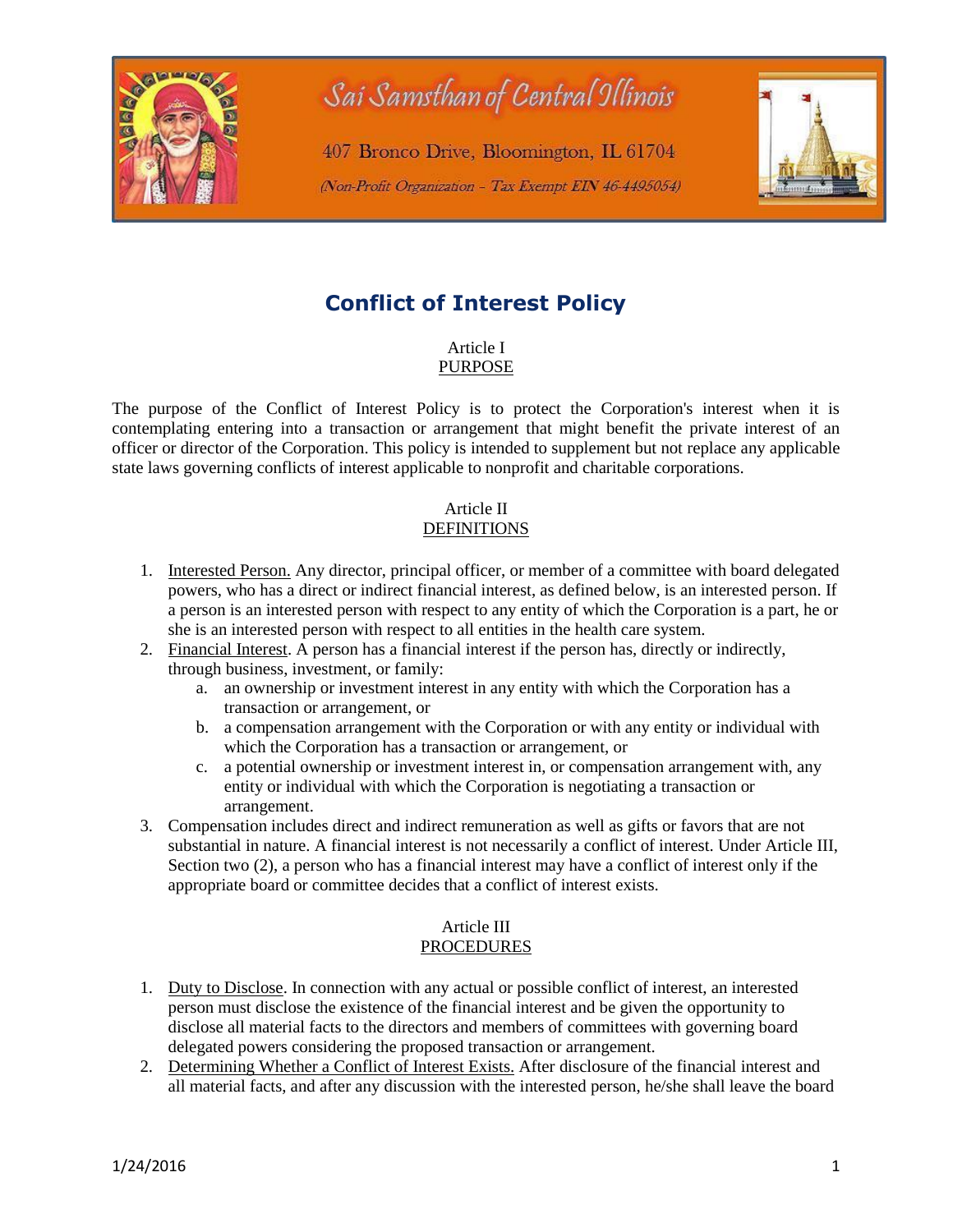

or committee meeting while the determination of a conflict of interest is discussed and voted upon. The remaining board or committee members shall decide if a conflict of interest exists.

- 3. Procedures for Addressing the Conflict of Interest
	- a. An interested person may make a presentation at the governing board or committee meeting, but after the presentation, he/she shall leave the meeting during the discussion of, and the vote on, the transaction or arrangement that results in the conflict of interest.
	- b. The chairperson of the governing board or committee shall, if appropriate, appoint a disinterested person or committee to investigate alternatives to the proposed transaction or arrangement.
	- c. After exercising due diligence, the board or committee shall determine whether the Corporation can obtain a more advantageous transaction or arrangement with reasonable efforts from a person or entity that would not give rise to a conflict of interest.
	- d. If a more advantageous transaction or arrangement is not reasonably attainable under circumstances that would not give rise to a conflict of interest, the board or committee shall determine by a majority vote of the disinterested directors whether the transaction or arrangement is in the Corporation's best interest and for its own benefit and whether it is fair and reasonable to the Corporation and shall make its decision as the whether to enter into the transaction or arrangement in conformity with such determination.
- 4. Violations of the Conflicts of Interest Policy
	- a. If the board or committee has reasonable cause to believe a member has failed to disclose actual or possible conflicts of interest, it shall inform the member of the basis for such belief and afford the member an opportunity to explain the alleged failure to disclose.
	- b. If, after hearing the response of the member and making such further investigation as may be warranted in the circumstances, the board or committee determines that the member has in fact failed to disclose an actual or possible conflict of interest, it shall take appropriate disciplinary and corrective action.

#### Article IV RECORDS OF PROCEEDINGS

- 1. The minutes of the board and all committee with board-delegated powers shall contain:
	- a. the names of the persons who disclosed or otherwise were found to have a financial interest in connection with an actual or possible conflict of interest, the nature of the financial interest, any action taken to determine whether a conflict of interest was present, and the board's or committee's decision as to whether a conflict of interest in fact existed; and
	- b. The names of the persons who were present for discussions and votes relating to the transaction or arrangement, the content of the discussion, including any alternatives to the proposed transaction or arrangement, and a record of any votes taken in connection therewith.